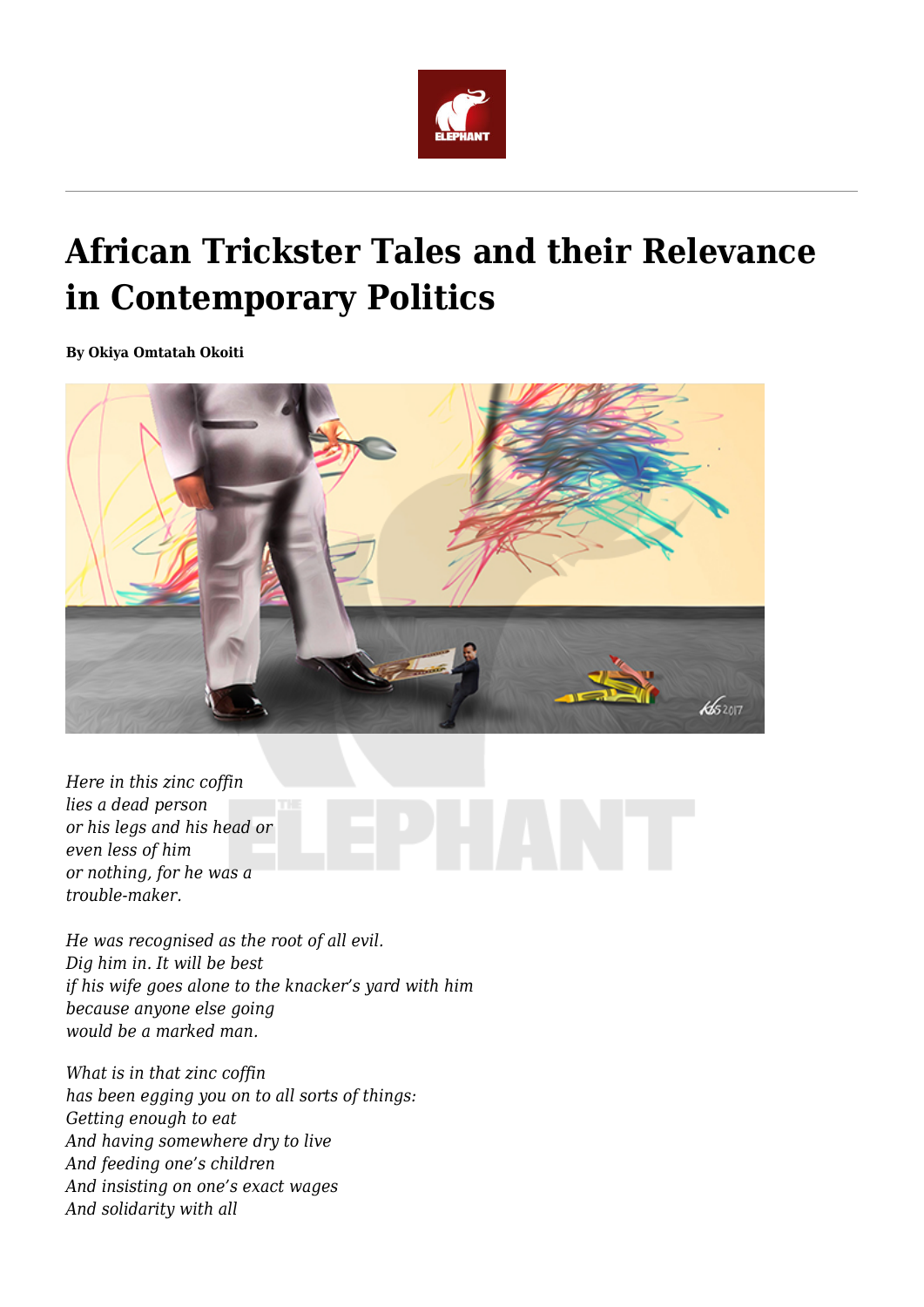*who are oppressed like yourselves. And thinking.*

*What is in that zinc coffin said that another system of production was needed and that you, the masses of labour in your millions must take over. Until then things won't get better for you.*

*And because what is in the zinc coffin said that it was put into the zinc coffin and must be dug in as a trouble-maker who egged you on.*

*And whoever now talks of getting enough to eat And whoever of you wants somewhere dry to live And whoever of you insists on his exact wages And whoever of you wants to feed his children And whoever thinks, and proclaims his solidarity with all who are oppressed – from now on throughout eternity he will be put into a zinc coffin like this one as a trouble-maker and dug in.*

## *~***Bertolt Brecht**, "*Burial of the trouble-maker in a zinc coffin*"

When awful things happen in our lives, such as the brutal and senseless twin murders of human rights activists John Paul Oulu (also known as GPO) and Oscar Kingara, they ought to compel us to challenge our idea of humanity.

For me the annual Oulu-Kingara Human Rights Memorial Lecture is an event of great significance that must keep us conscious of GPO's and Oscar's goals and our common struggle and suffering, and the state-sponsored terrorism that has accompanied us through the years.

These memorial lectures are our way of getting back at the system that runs our county, where it has always been and continues to be that only those in power have chosen and continue to choose what is to be recorded and remembered. For example, recently they chose to record and remember the so-called Githeri Man – a total distortion, if not negation, of our struggles. The local newspapers and other media outlets lionised him as a great achiever, if not a revolutionary. They thought that they were giving us much-needed comic relief but to me it felt like an eerie calm before the storm.

The reality that the brutal twin murders of our two comrades remain unsolved and are totally forgotten leads me to the question: Have we grown numb to extrajudicial killings?

The unforgettable brutal deaths of our two comrades must sear themselves into our consciousness, awake us from our moral sleep, and drive us to demand our space and roll back the suffocating state capture.

The reality that the brutal twin murders of our two comrades remain unsolved and are totally forgotten leads me to the question: Have we grown numb to extrajudicial killings?

We have not grown numb even though every day we witness the painful genocide of youngsters eliminated by state actors. We are all still revolted whenever we encounter the death of an innocent person but we feel helpless. Yes, we feel anger but in equal measure we feel helpless in the face of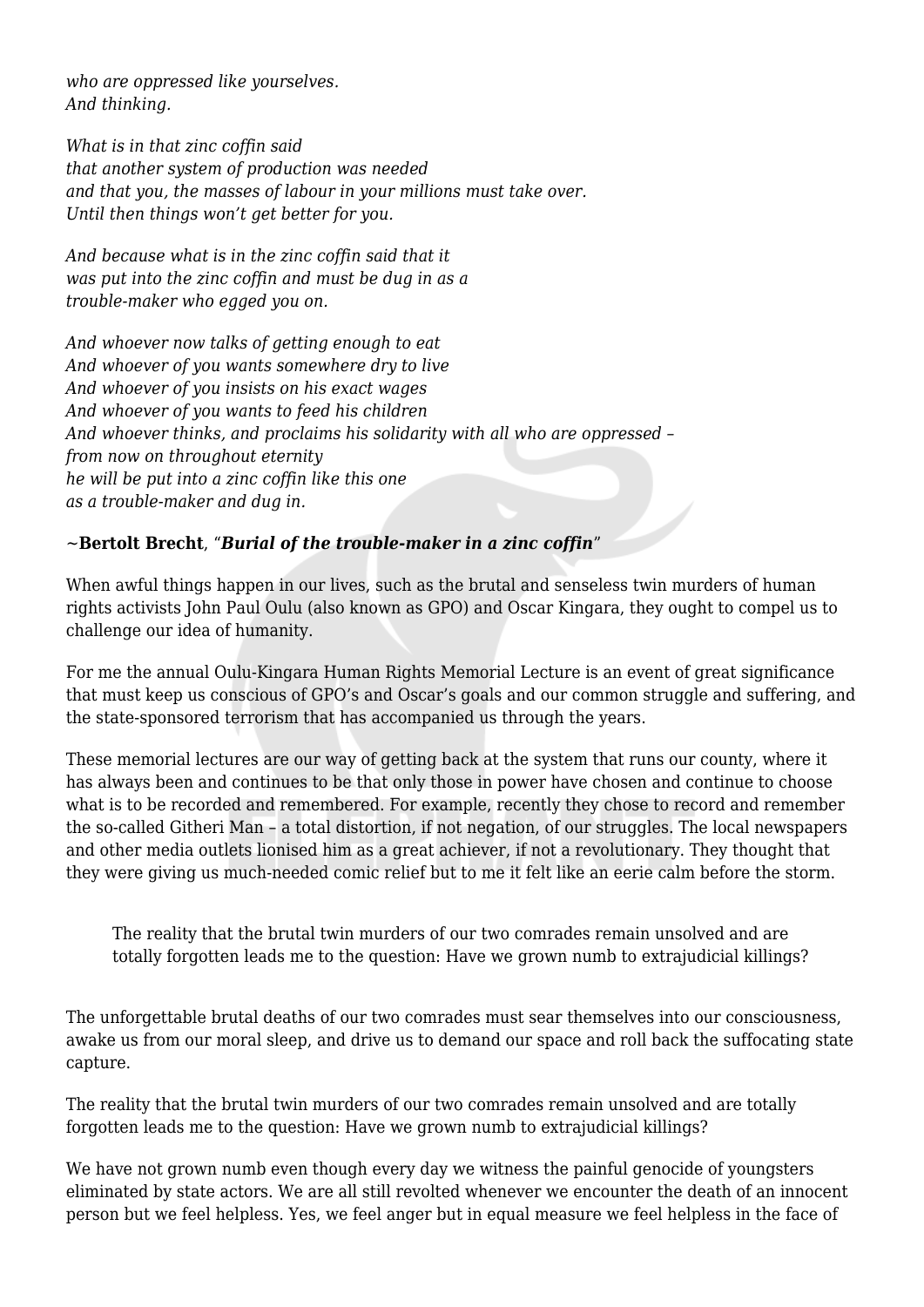what it would take to hold the state and its actors accountable.

We are not numb; we are overwhelmed by those in charge of the rogue state, which even general elections cannot hold accountable.

To win against the rogue state, we must become tricksters.

I will now examine what I call the hope of democracy in Africa's trickster tradition.

In his foreword to my play titled, *The Voice of the People*, Professor Peter Nazareth, writes that "every culture has tricksters who challenge the legitimacy of conventional wisdom and traditional pieties, to achieve change".

The trickster is not a moral person in any conventional sense of the word, but he does have an ethic to make society gain from his labours. The trickster expands reality, allowing us to see imaginative potential that conventional wisdom restricts or ignores altogether. A trickster's role is one necessary to all societies that hope to change for the better.

Tricksters are dynamic creatures; they are not static. Secondly, tricksters deal in lies, but lies which reveal a larger truth.

Moralists cannot easily fault the trickster because he does not personally live a lie, but deals in lies to bring out the bigger truth. He plays with what is widely accepted without question to be the truth. On the surface, his public acts are deceitful because his success is based on a lie, but on deeper examination this "lie" turns into a larger "truth".

African culture is replete with trickster stories in which a figure outwits more powerful creatures by using the system of power against itself and by playing language and mind games to get past barriers society has built.

Tricksters are agents of change in society; they perform this necessary social function because they have the imagination to see a possible future and the skill and tenacity to make that vision a reality. They don't let an injustice remain; they destroy it. The trickster's loose way with the "truth" is necessary if he or she is going to help society rethink its conventional wisdom while creating new social values.

African culture is replete with trickster stories in which a figure outwits more powerful creatures by using the system of power against itself and by playing language and mind games to get past barriers society has built. The trickster looks simple or foolish or wears other masks.

My favourite African trickster tale is the proverbial race between the hare and the tortoise. The tortoise wins the race by placing relatives at strategic points along the route, including at the winning post – relatives the hare does not know about – so that however fast the hare runs there is always a tortoise ahead and, most important, the race is already won.

Trickster figures in African folklore engage in trickster strategies to defeat injustice; they are not passive participants in systems that are skewed against them.

However, to guard against complacency in their camp and to give false hope to those they oppress, colonial powers distorted this tale to have the hare lose the race because of reckless pride and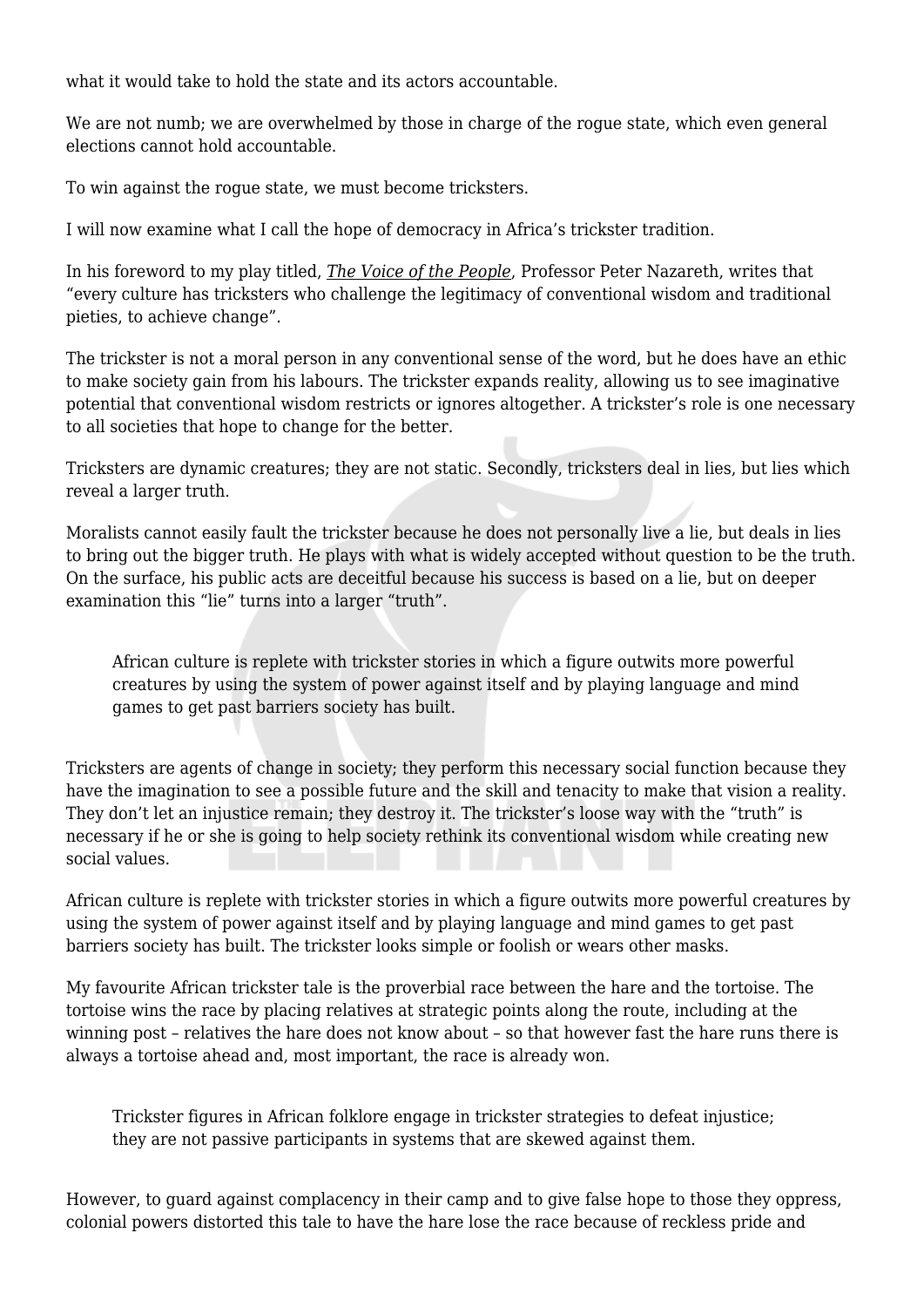laziness – for example, the hare falls asleep during the race – which led to this moral of the story: "Slow and steady wins the race." This concept is not only impractical but totally unacceptable to the oppressed since it prescribes **hard work** as opposed to **working hard**; since it seeks to justify injustice and the current totally unjust imperial world order that puts the West at the top of the food chain without any care about its social and environmental costs; since it eliminates justice as a key component of (the West's prescription of) morality.

Trickster figures in African folklore engage in trickster strategies to defeat injustice; they are not passive participants in systems that are skewed against them.

Before you wax moral about the deceitful tortoise, ask yourself: What level playing field is there in a race that pits the swift hare against the slow tortoise? The disadvantaged tortoise is destined to lose the race even before it starts. But since his survival (place in the forest) demands that he participate, then it is his duty to change the rules of the game to subvert the hare's unfair superiority.

Is our trickster tradition responsible for the political trickery that passes for leadership in Africa today? By demanding that the underdog does whatever it takes to get justice, Africa's celebrated trickster tradition invites us to overcome fear and a sense of helplessness in order to be part of the solution, to realise our hidden potential and to move to defend our right to self-determination against all odds. The trickster seeks to open our inner eye to know how to win for change.

In the words of Mahatma Gandhi, "Intolerance is itself a form of violence and an obstacle to the growth of a true democratic spirit."

Ideally, a democracy is a government in which power and civic responsibility are exercised by all citizens, directly or through their freely elected representatives. It rests upon the principles of majority rule, coupled with individual and minority rights. The most dramatic and visible aspect of a democracy is the conduct of regular, free and fair elections open to all citizens to authentically compete for the support of the people.

Citizens in a democracy have the responsibility to participate in the political system that, in turn, protects their rights and freedoms. And democratic societies are committed to the values of tolerance, cooperation and compromise. Democracies recognise that reaching consensus requires compromise and that it may not always be attainable. In the words of Mahatma Gandhi, "Intolerance is itself a form of violence and an obstacle to the growth of a true democratic spirit."

Whereas the practice of democracy assumes a level playing field, the conditions in the African postcolony – where the state has been scourged by political tribalism rather than moral ethnicity – are far from ideal. First and foremost, African society is today in a state of stasis and is comprised of a standoff between the nations (the tribes governed by values) and the alien post-colonial state that utilises its monopoly of violence to lord it over the former. Naturally, citizens are loyal first to their nation (tribe), then to the state. Secondly, the parasitic elite, like the hare, are unfairly endowed with means and resources that give them unfair advantage in elections.

Since the trickster's ability to adapt to the necessities of change allows him to prevail, he must not waste all his energy throwing himself at the oppressor; rather, he must simultaneously embody alternatives that give him the opportunity to create new political realities.

In order to win for change and to subvert the yoke of imperialism to expand democratic space, it is important to demystify the prevalent mantra of moral rectitude that is worn by so many of our political activists to the self-destructive exclusion of any possible recourse to strategising and the